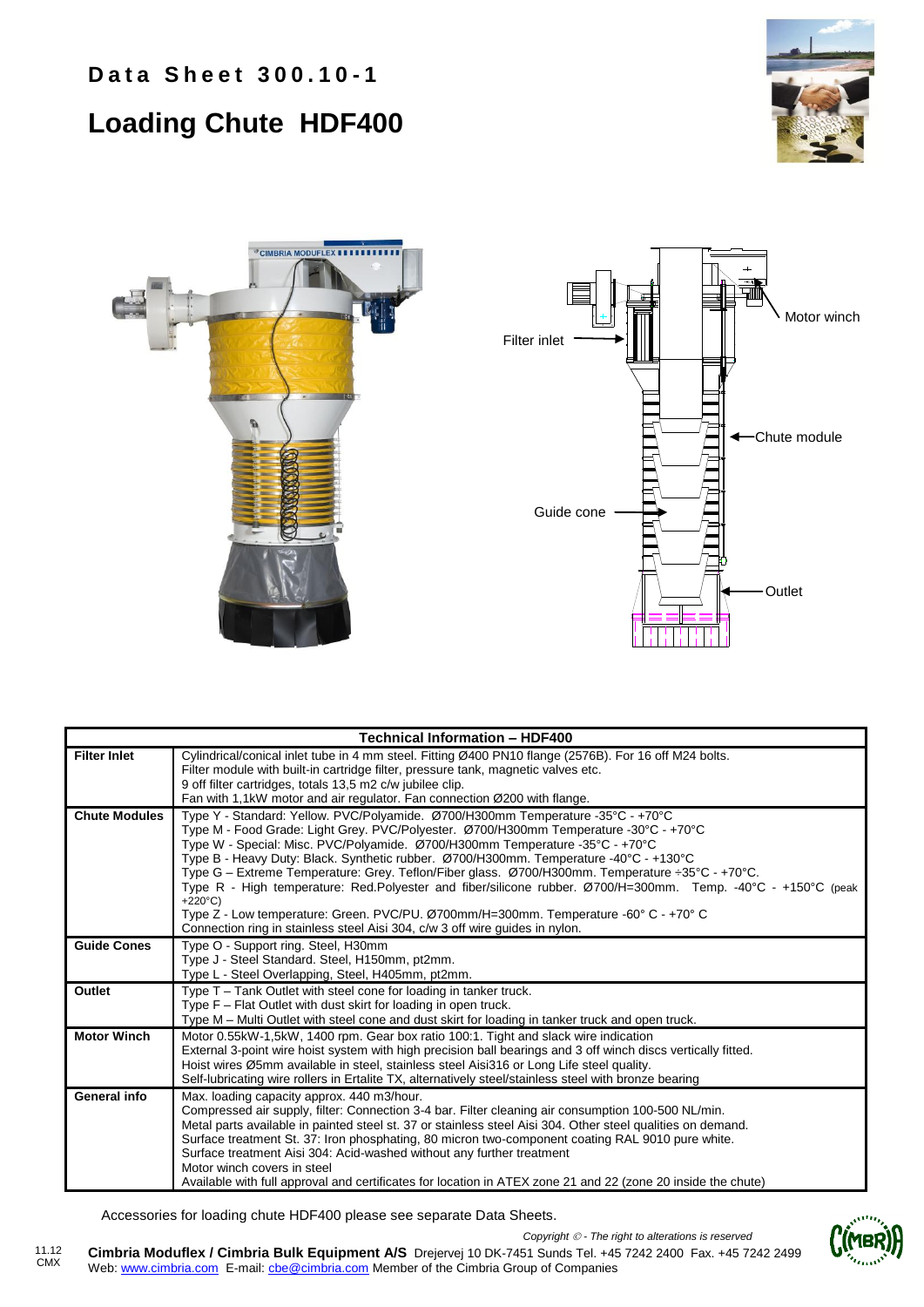### **Data Sheet 300.10-2**

## **Loading Chute HDF400 – Dimension Sheet**



#### HDF400 Short Cones

|                | Outlet type T |      |                | Outlet type F |      |                | Outlet type M |      |                |
|----------------|---------------|------|----------------|---------------|------|----------------|---------------|------|----------------|
| Cone           | <b>Steel</b>  |      |                | <b>Steel</b>  |      |                | <b>Steel</b>  |      |                |
| M              | L1            | L2   | L <sub>3</sub> | L1            | L2   | L <sub>3</sub> | L1            | L2   | L <sub>3</sub> |
| 1              | 1945          | 1683 | 262            | 1959          | 1697 | 262            |               |      |                |
| $\overline{2}$ | 2252          | 1728 | 524            | 2266          | 1742 | 524            |               |      |                |
| 3              | 2559          | 1773 | 786            | 2573          | 1787 | 786            |               |      |                |
| 4              | 2866          | 1818 | 1048           | 2880          | 1832 | 1048           |               |      |                |
| 5              | 3173          | 1863 | 1310           | 3187          | 1877 | 1310           |               |      |                |
| 6              | 3480          | 1908 | 1572           | 3494          | 1922 | 1572           | 3779          | 2207 | 1572           |
| 7              | 3787          | 1953 | 1834           | 3801          | 1967 | 1834           | 4086          | 2252 | 1834           |
| 8              | 4094          | 1998 | 2096           | 4108          | 2012 | 2096           | 4393          | 2297 | 2096           |
| 9              | 4401          | 2043 | 2358           | 4415          | 2057 | 2358           | 4700          | 2342 | 2358           |
| 10             | 4708          | 2088 | 2620           | 4722          | 2102 | 2620           | 5007          | 2387 | 2620           |
| 11             | 5015          | 2133 | 2882           | 5029          | 2147 | 2882           | 5314          | 2432 | 2882           |
| 12             | 5322          | 2178 | 3144           | 5336          | 2192 | 3144           | 5621          | 2477 | 3144           |
| 13             | 5629          | 2223 | 3406           | 5643          | 2237 | 3406           | 5928          | 2522 | 3406           |
| 14             | 5936          | 2268 | 3668           | 5950          | 2282 | 3668           | 6235          | 2567 | 3668           |
| 15             | 6243          | 2313 | 3930           | 6257          | 2327 | 3930           | 6542          | 2612 | 3930           |
| 16             | 6550          | 2358 | 4192           | 6564          | 2372 | 4192           | 6849          | 2657 | 4192           |
| 17             | 6857          | 2403 | 4454           | 6871          | 2417 | 4454           | 7156          | 2702 | 4454           |
| 18             | 7164          | 2448 | 4716           | 7178          | 2462 | 4716           | 7463          | 2747 | 4716           |
| 19             | 7471          | 2493 | 4978           | 7485          | 2507 | 4978           | 7770          | 2792 | 4978           |
| 20             | 7778          | 2538 | 5240           | 7792          | 2552 | 5240           | 8077          | 2837 | 5240           |
| 21             | 8085          | 2583 | 5502           | 8099          | 2597 | 5502           | 8384          | 2882 | 5502           |
| 22             | 8392          | 2628 | 5764           | 8406          | 2642 | 5764           | 8691          | 2927 | 5764           |
| 23             | 8699          | 2673 | 6026           | 8713          | 2687 | 6026           | 8998          | 2972 | 6026           |
| 24             | 9006          | 2718 | 6288           | 9020          | 2732 | 6288           | 9305          | 3017 | 6288           |
| 25             | 9313          | 2763 | 6550           | 9327          | 2777 | 6550           | 9612          | 3062 | 6550           |

#### HDF400 Long Cones

|                | Outlet type T  |                          |      | Outlet type F            |                |                | Outlet type M            |                |                |
|----------------|----------------|--------------------------|------|--------------------------|----------------|----------------|--------------------------|----------------|----------------|
| Cone           |                | <b>Overlapping steel</b> |      | <b>Overlapping steel</b> |                |                | <b>Overlapping steel</b> |                |                |
| М              | L1<br>L3<br>L2 |                          |      | L1                       | L <sub>2</sub> | L <sub>3</sub> | L1                       | L <sub>2</sub> | L <sub>3</sub> |
| 1              | 2097           | 1840                     | 257  | 2483                     | 2226           | 257            |                          |                |                |
| $\overline{2}$ | 2404           | 1890                     | 514  | 2790                     | 2276           | 514            |                          |                |                |
| 3              | 2711           | 1940                     | 771  | 3097                     | 2326           | 771            |                          |                |                |
| 4              | 3018           | 1990                     | 1028 | 3404                     | 2376           | 1028           |                          |                |                |
| 5              | 3325           | 2040                     | 1285 | 3711                     | 2426           | 1285           |                          |                |                |
| 6              | 3632           | 2090                     | 1542 | 4018                     | 2476           | 1542           | 4018                     | 2476           | 1542           |
| 7              | 3939           | 2140                     | 1799 | 4325                     | 2526           | 1799           | 4325                     | 2526           | 1799           |
| 8              | 4246           | 2190                     | 2056 | 4632                     | 2576           | 2056           | 4632                     | 2576           | 2056           |
| 9              | 4553           | 2240                     | 2313 | 4939                     | 2626           | 2313           | 4939                     | 2626           | 2313           |
| 10             | 4860           | 2290                     | 2570 | 5246                     | 2676           | 2570           | 5246                     | 2676           | 2570           |
| 11             | 5167           | 2340                     | 2827 | 5553                     | 2726           | 2827           | 5553                     | 2726           | 2827           |
| 12             | 5474           | 2390                     | 3084 | 5860                     | 2776           | 3084           | 5860                     | 2776           | 3084           |
| 13             | 5781           | 2440                     | 3341 | 6167                     | 2826           | 3341           | 6167                     | 2826           | 3341           |
| 14             | 6088           | 2490                     | 3598 | 6474                     | 2876           | 3598           | 6474                     | 2876           | 3598           |
| 15             | 6395           | 2540                     | 3855 | 6781                     | 2926           | 3855           | 6781                     | 2926           | 3855           |
| 16             | 6702           | 2590                     | 4112 | 7088                     | 2976           | 4112           | 7088                     | 2976           | 4112           |
| 17             | 7009           | 2640                     | 4369 | 7395                     | 3026           | 4369           | 7395                     | 3026           | 4369           |
| 18             | 7316           | 2690                     | 4626 | 7702                     | 3076           | 4626           | 7702                     | 3076           | 4626           |
| 19             | 7623           | 2740                     | 4883 | 8009                     | 3126           | 4883           | 8009                     | 3126           | 4883           |
| 20             | 7930           | 2790                     | 5140 | 8316                     | 3176           | 5140           | 8316                     | 3176           | 5140           |



*Copyright - The right to alterations is reserved*